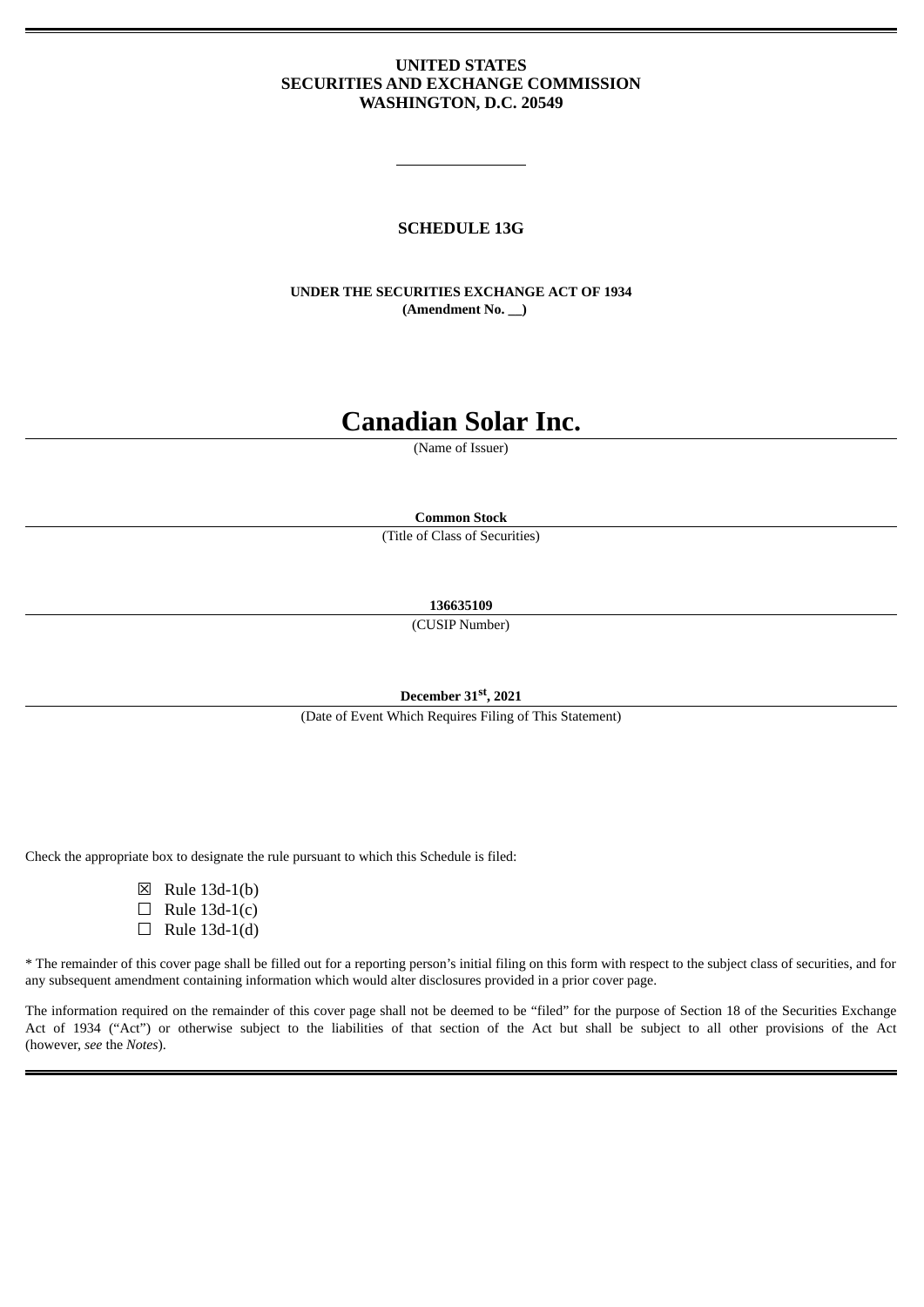| 1.                                                                                                                  | NAME OF REPORTING PERSONS<br>I.R.S. IDENTIFICATION NOS. OF ABOVE PERSONS |    |                            |        |  |
|---------------------------------------------------------------------------------------------------------------------|--------------------------------------------------------------------------|----|----------------------------|--------|--|
|                                                                                                                     | Grantham, Mayo, Van Otterloo & Co. LLC 04-2691242                        |    |                            |        |  |
| 2.                                                                                                                  | (a) $\Box$<br>CHECK THE APPROPRIATE BOX IF A MEMBER OF A GROUP<br>(b)    |    |                            |        |  |
| 3.                                                                                                                  | SEC USE ONLY                                                             |    |                            |        |  |
| 4.                                                                                                                  | CITIZENSHIP OR PLACE OF ORGANIZATION                                     |    |                            |        |  |
|                                                                                                                     | <b>Boston, Massachusetts USA</b>                                         |    |                            |        |  |
|                                                                                                                     |                                                                          | 5. | <b>SOLE VOTING POWER</b>   |        |  |
| <b>NUMBER OF</b><br><b>SHARES</b><br><b>BENEFICIALLY</b><br><b>OWNED BY EACH</b><br><b>REPORTING</b><br>PERSON WITH |                                                                          |    | 3,215,741                  |        |  |
|                                                                                                                     |                                                                          | 6. | <b>SHARED VOTING POWER</b> |        |  |
|                                                                                                                     |                                                                          |    | $\pmb{0}$                  |        |  |
|                                                                                                                     |                                                                          | 7. | SOLE DISPOSITIVE POWER     |        |  |
|                                                                                                                     |                                                                          |    | 3,215,741                  |        |  |
|                                                                                                                     |                                                                          | 8. | SHARED DISPOSITIVE POWER   |        |  |
|                                                                                                                     |                                                                          |    | $\bf{0}$                   |        |  |
| 9.                                                                                                                  | AGGREGATE AMOUNT BENEFICIALLY OWNED BY EACH REPORTING PERSON             |    |                            |        |  |
|                                                                                                                     | 3,215,741                                                                |    |                            |        |  |
| 10.                                                                                                                 | CHECK BOX IF THE AGGREGATE AMOUNT IN ROW (9) EXCLUDES CERTAIN SHARES     |    |                            | $\Box$ |  |
|                                                                                                                     |                                                                          |    |                            |        |  |
| 11.                                                                                                                 | PERCENT OF CLASS REPRESENTED BY AMOUNT IN ROW (9)                        |    |                            |        |  |
|                                                                                                                     | 5.05%                                                                    |    |                            |        |  |
| 12.                                                                                                                 | TYPE OF REPORTING PERSON                                                 |    |                            |        |  |
|                                                                                                                     | IA                                                                       |    |                            |        |  |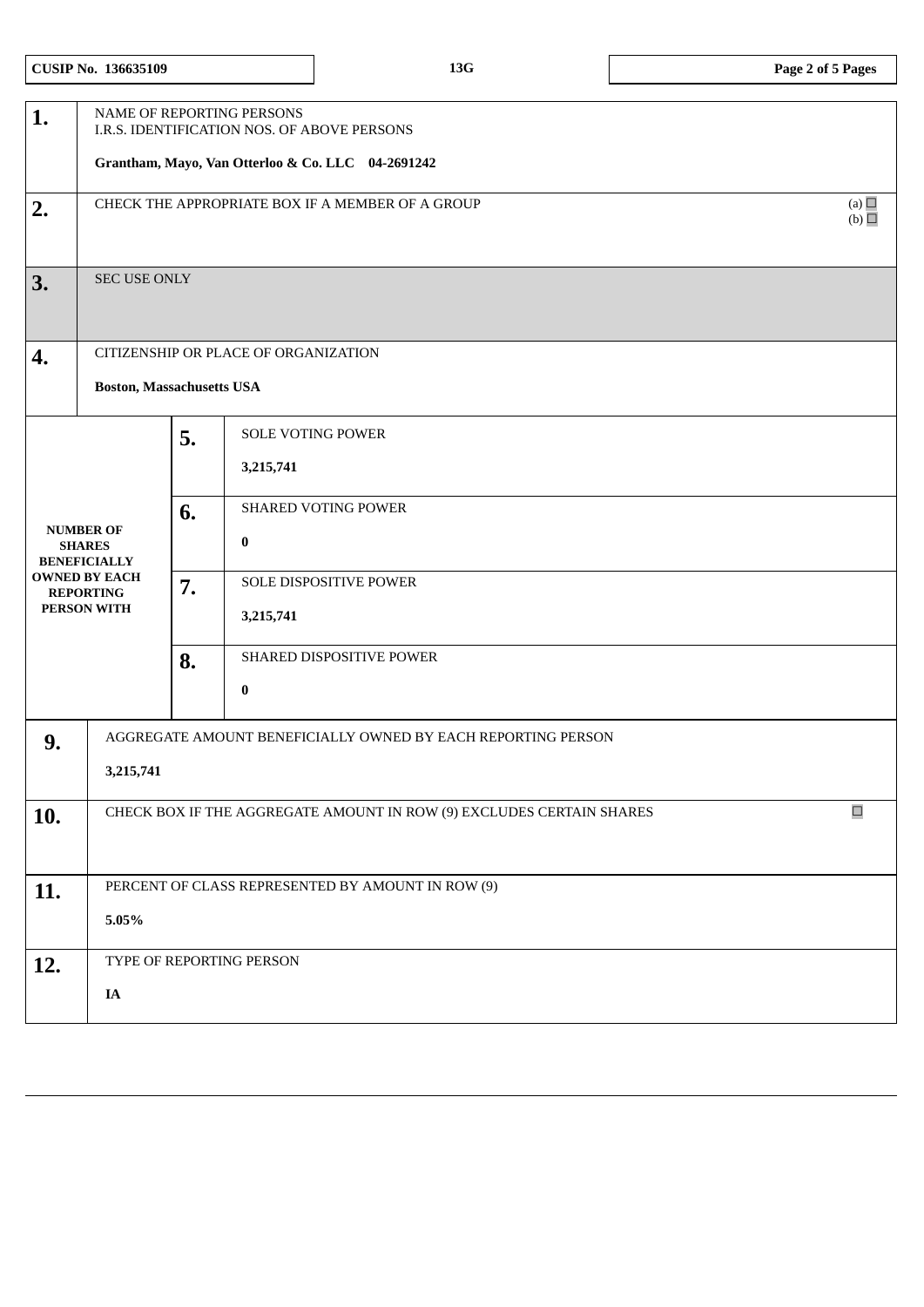| Item $1(a)$ . |                              | <b>Name of Issuer</b>                                                                                                                                            |  |  |  |  |
|---------------|------------------------------|------------------------------------------------------------------------------------------------------------------------------------------------------------------|--|--|--|--|
|               |                              | Canadian Solar Inc                                                                                                                                               |  |  |  |  |
|               |                              |                                                                                                                                                                  |  |  |  |  |
| Item $1(b)$ . |                              | <b>Address of Issuer's Principal Executive Offices</b>                                                                                                           |  |  |  |  |
|               |                              | 1350 Treat Blvd. Ste 500<br>Walnut Creek, CA 94597                                                                                                               |  |  |  |  |
|               |                              |                                                                                                                                                                  |  |  |  |  |
| Item $2(a)$ . | <b>Name of Person Filing</b> |                                                                                                                                                                  |  |  |  |  |
|               |                              | GRANTHAM, MAYO, VAN OTTERLOO & CO. LLC                                                                                                                           |  |  |  |  |
| Item $2(b)$ . |                              | <b>Address of Principal Business Office or, if none, Residence</b>                                                                                               |  |  |  |  |
|               |                              | 40 Rowes Wharf, Boston, MA 02110                                                                                                                                 |  |  |  |  |
|               |                              |                                                                                                                                                                  |  |  |  |  |
| Item $2(c)$ . | <b>Citizenship</b>           |                                                                                                                                                                  |  |  |  |  |
|               | <b>USA</b>                   |                                                                                                                                                                  |  |  |  |  |
|               |                              |                                                                                                                                                                  |  |  |  |  |
| Item $2(d)$ . |                              | <b>Title of Class of Securities</b>                                                                                                                              |  |  |  |  |
|               | Common Stock                 |                                                                                                                                                                  |  |  |  |  |
| Item $2(e)$ . |                              |                                                                                                                                                                  |  |  |  |  |
|               |                              | <b>CUSIP Number</b><br>136635109                                                                                                                                 |  |  |  |  |
|               |                              |                                                                                                                                                                  |  |  |  |  |
| Item 3.       |                              | If this statement is filed pursuant to §§240.13d-1(b) or 240.13d-2(b) or (c), check whether the person filing is a:                                              |  |  |  |  |
|               | (a)<br>$\Box$                | Broker or dealer registered under Section 15 of the Act (15 U.S.C. 780);                                                                                         |  |  |  |  |
|               | (b)<br>$\Box$                | Bank as defined in Section 3(a)(6) of the Act (15 U.S.C. 78c);                                                                                                   |  |  |  |  |
|               | (c)<br>$\Box$                | Insurance company as defined in Section 3(a)(19) of the Act (15 U.S.C. 78c);                                                                                     |  |  |  |  |
|               | (d)<br>$\Box$                | Investment company registered under Section 8 of the Investment Company Act of 1940 (15 U.S.C. 80a-8);                                                           |  |  |  |  |
|               | ⊠<br>(e)                     | An investment adviser in accordance with §240.13d-1(b)(1)(ii)(E);                                                                                                |  |  |  |  |
|               | (f)<br>Ц                     | An employee benefit plan or endowment fund in accordance with $\S 240.13d-1(b)(1)(ii)(F)$ ;                                                                      |  |  |  |  |
|               | (g)<br>Ц                     | A parent holding company or control person in accordance with $\S 240.13d-1(b)(1)(ii)(G);$                                                                       |  |  |  |  |
|               | (h)<br>$\Box$                | A savings association as defined in Section 3(b) of the Federal Deposit Insurance Act (12 U.S.C. 1813);                                                          |  |  |  |  |
|               | (i)<br>$\Box$                | A church plan that is excluded from the definition of an investment company under Section $3(c)(14)$ of the Investment<br>Company Act of 1940 (15 U.S.C. 80a-3); |  |  |  |  |

(j)  $\Box$  A non-U.S. institution in accordance with §240.13d-1(b)(1)(ii)(J);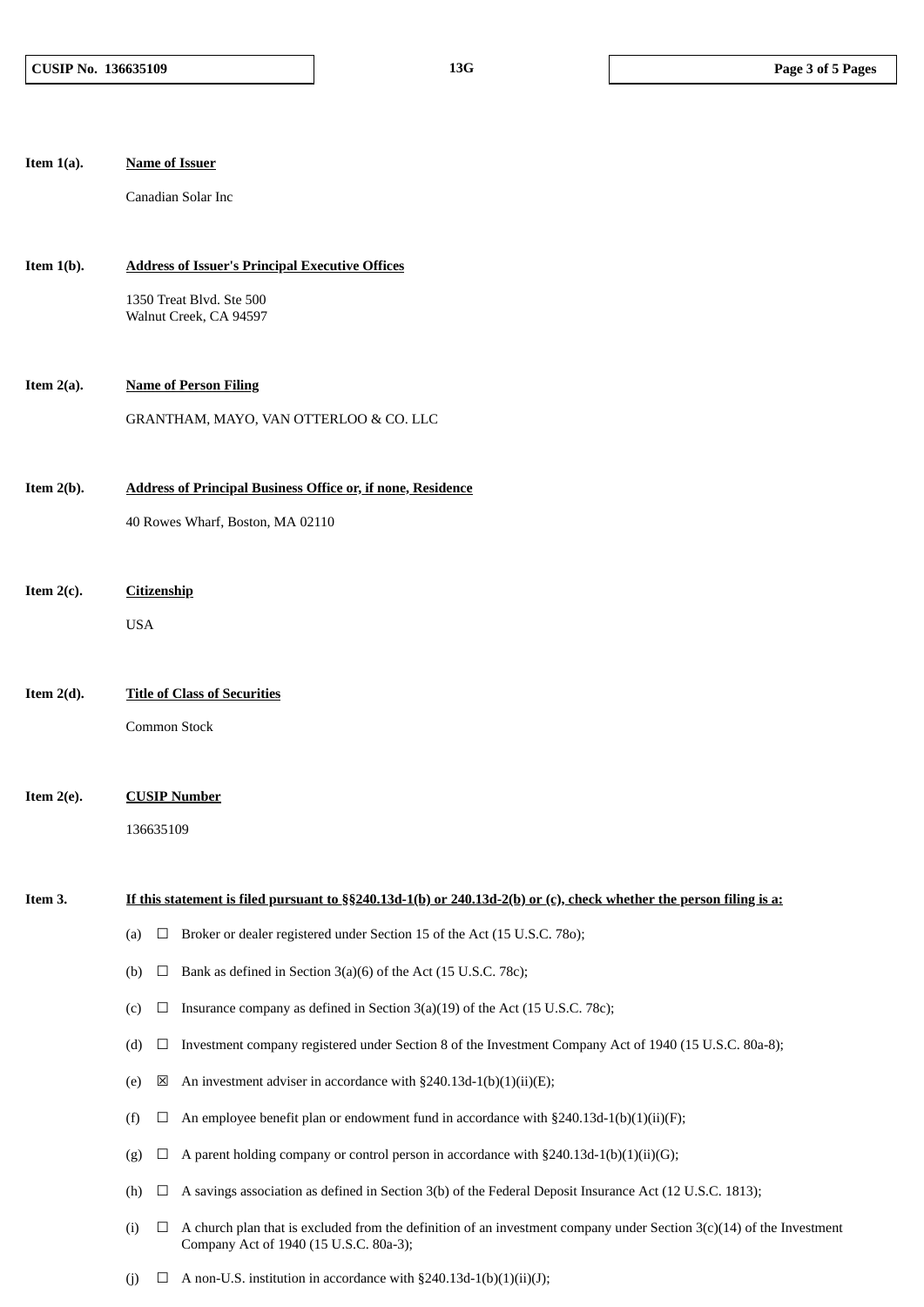(k)  $\Box$  Group, in accordance with §240.13d-1(b)(1)(ii)(K).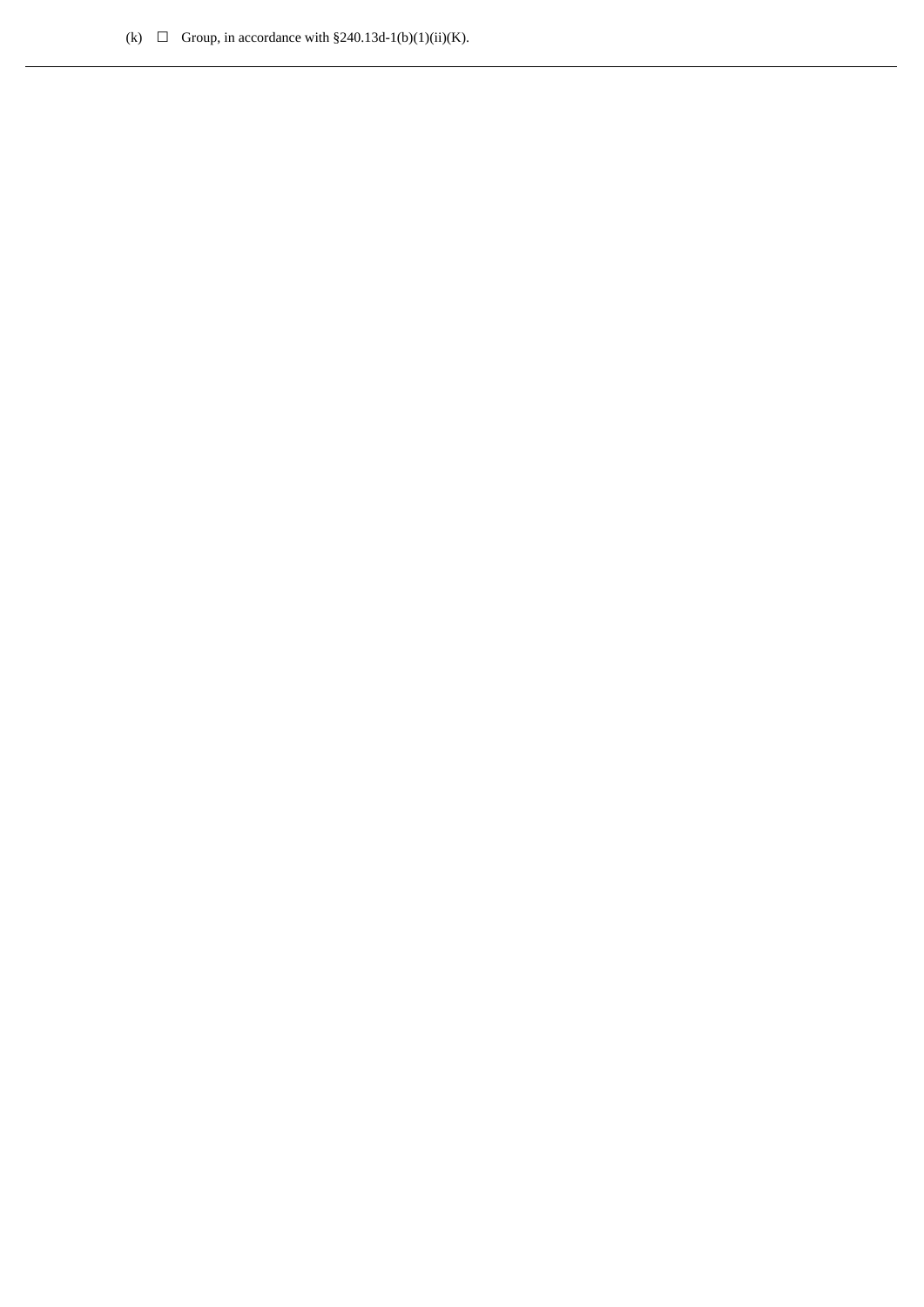#### **Item 4. Ownership**

1.

Provide the following information regarding the aggregate number and percentage of the class of securities of the issuer identified in Item

- (a) Amount beneficially owned: **3,215,741**
- (b) Percent of Class: **5.05%**
- (c) Number of shares as to which such person has:
	- (i) Sole power to vote or direct the vote: **3,215,741**
	- (ii) Shared power to vote or direct the vote: **0**
	- (iii) Sole power to dispose or to direct the disposition of: **3,215,741**
	- (iv) Shared power to dispose or to direct the disposition of: **0**

*Instruction.* For computations regarding securities which represent a right to acquire an underlying security *see* §240.13d-3(d)(1).

#### **Item 5. Ownership of Five Percent or Less of a Class**

If this statement is being filed to report the fact that as of the date herof the reporting person has ceased to be the beneficial owner of more than five percent of the class of securities, check the following:  $\Box$ 

*Instruction*. Dissolution of a group requires a response to this item.

#### **Item 6. Ownership of More than Five Percent on Behalf of Another Person**

Not applicable.

#### Item 7. **Identification and Classification of the Subsidiary Which Acquired the Security being Reported on by the Parent Holding Company**

Not applicable.

### **Item 8. Identification and Classification of Members of the Group**

Not applicable.

## **Item 9. Notice of Dissolution of Group**

Not applicable.

#### **Item 10. Certification**

By signing below I certify that, to the best of my knowledge and belief, the securities referred to above were acquired and are held in the ordinary course of business and were not acquired and are not held for the purpose of or with the effect of changing or influencing the control of the issuer of the securities and were not acquired and are not held in connection with or as a participant in any transaction having that purpose or effect.